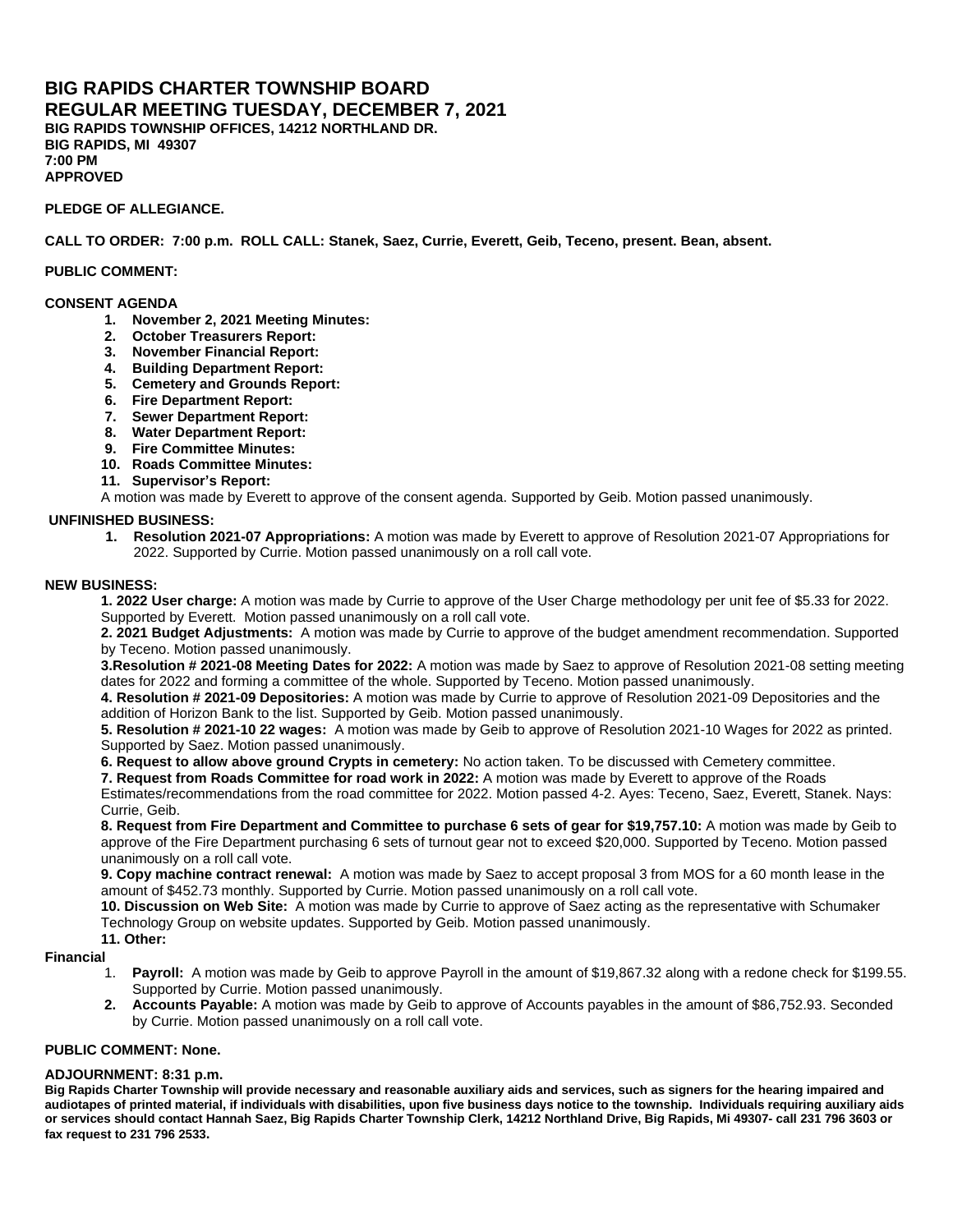## **RESOLUTION NUMBER 2021-07**

## **A RESOLUTION ADOPTING A GENERAL APPROPRIATIONS ACT (BUDGET) FOR THE BIG RAPIDS CHARTER TOWNSHIP, BIG RAPIDS, MICHIGAN, FOR THE CALENDAR YEAR BEGINNING ON THE FIRST DAY OF JANUARY, 2022, AND ENDING ON THE LAST DAY OF DECEMBER, 2022.**

**WHEREAS**, the duty of the Township Supervisor of Big Rapids Charter Township is to prepare and submit a proposed budget to the Big Rapids Board of Trustees at the proper time; and

**WHEREAS**, the Township Supervisor has submitted a proposed budget to the Board of Trustees on September 7, 2021 for its consideration, and;

**WHEREAS**, "Pursuant to MCLA 141.412, notice of a public hearing on the proposed budget was published in a newspaper of general circulation on October 26, 2021 and a public hearing on the proposed budget was held on November 2, 2021";

**WHEREAS**, whatever increases may have been made in the expenditures, like increases were added to the revenues or planned to be expended from reserves/fund balances so that the budget remains in balance, as required by law.

**NOW, THEREFORE, BE IT RESOLVED BY THE** Board of Trustees of Big Rapids Charter Township, that they hereby approve and adopt the 2022 fiscal year budget by cost centers. Estimated township revenues for fiscal year 2022, include an allocated millage of 1.25 mills for general fund, 1.50 mills for fire fund, 1.50 mills for township roads and .20 mills for library services.

Ayes: 6 Nays: 0 Abstain: 0 Absent: 1

RESOLUTION DECLARED Adopted.

 $\overline{\phantom{a}}$  , and the contract of the contract of the contract of the contract of the contract of the contract of the contract of the contract of the contract of the contract of the contract of the contract of the contrac Hannah Saez, Township Clerk

STATE OF MICHIGAN ) ) SS COUNTY OF MECOSTA )

 I, the undersigned, the duly qualified and acting Clerk of Charter Township of Big Rapids, Mecosta County, Michigan do hereby certify that the foregoing is a true and complete copy of a Resolution adopted by the Township Board at a regular meeting on December 7, 2021, the original of which is on file in my office. Public notice of said meeting was given pursuant to and in full compliance with Act No 267, Public Acts of Michigan, 1976 as amended, including in the case of a special or rescheduled meeting, notice by posting at least eighteen(18) hours prior to the time set for the meeting.

 $\overline{\phantom{a}}$  , and the contract of the contract of the contract of the contract of the contract of the contract of the contract of the contract of the contract of the contract of the contract of the contract of the contrac

IN WITNESS WHEREOF, I have hereto affixed by official signature on this 7th day of December, 2021.

 Hannah Saez, Clerk Charter Township of Big Rapids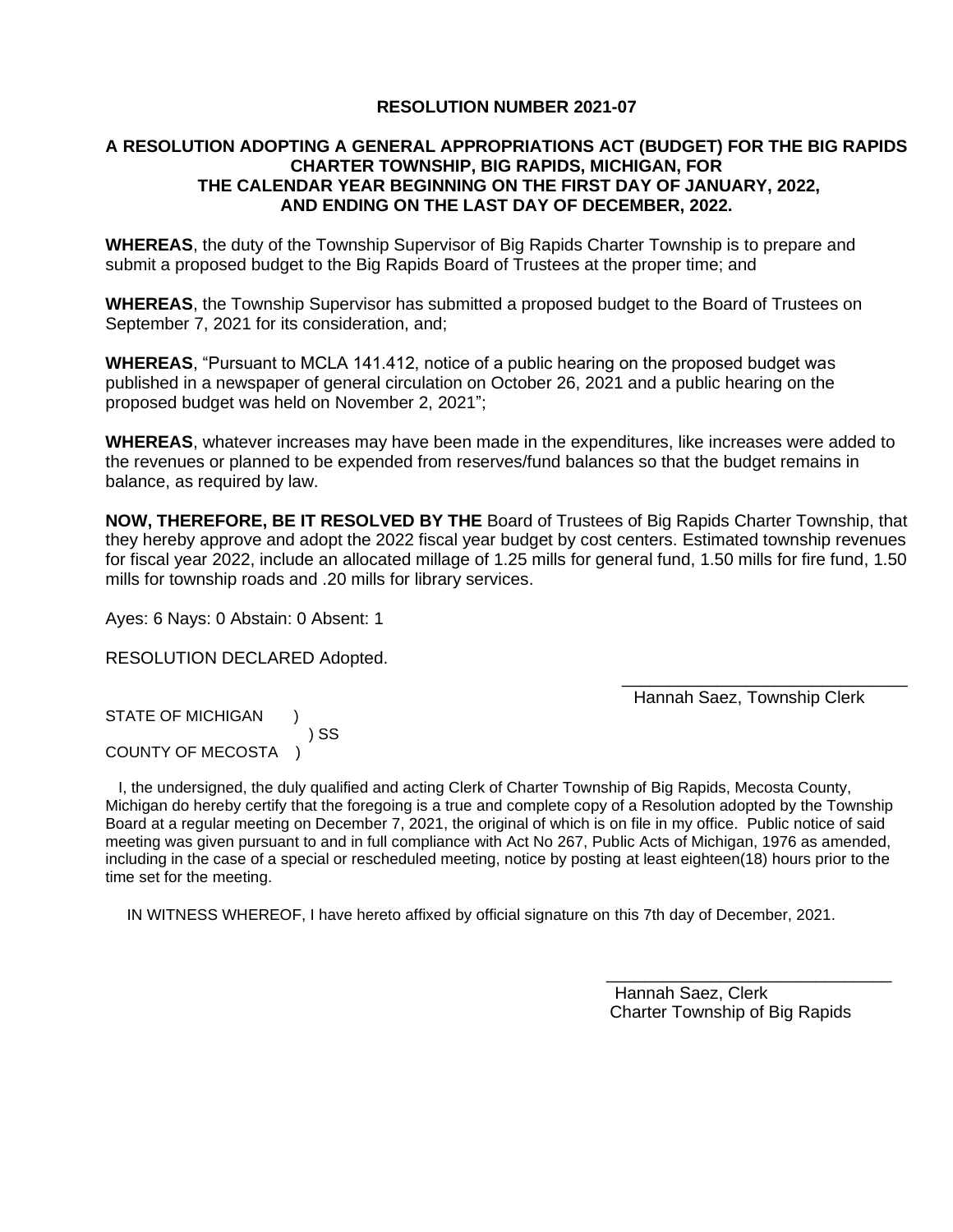# **CHARTER TOWNSHIP OF BIG RAPIDS RESOLUTION TO SET BOARD MEETING DATES FOR 2022**

# **RESOLUTION NO 2021-08**

WHEREAS, Public Act 267 of 1976 requires a resolution setting meeting dates.

NOW THEREFORE BE IT RESOLVED, that the regular meeting dates for Big Rapids Charter Township be as follows for the year 2021:

Tuesday, January 4, 2022 \*Tuesday, January 11, 2022 (Joint meeting with the Planning Commission held at the Fire Hall) Tuesday, February 1, 2022 \*Thursday, February 17, 2022 – Committee of the Whole Tuesday, March 1, 2022 Tuesday, April 5, 2022 \*Thursday, April 21, 2022 - Committee of the Whole Tuesday, May 3, 2022 Tuesday, June 7, 2022 \*Thursday, June 16, 2022 - Committee of the Whole Tuesday, July 5, 2022 Tuesday, August 2, 2022 \*Thursday, August 18, 2022 - Committee of the Whole Tuesday, September 6, 2022 Tuesday, October 4, 2022 \*Thursday, October 20, 2022 - Committee of the Whole Tuesday, November 1, 2022 Tuesday, December 6, 2022 \*Thursday, December 15, 2022 - Committee of the Whole

All meetings will start at 7:00 p.m. and will be held at the township office 14212 Northland Drive, Big Rapids, MI 49307.

Ayes: 6 Nays: 0 Abstain: 0 Absent: 1

RESOLUTION DECLARED Adopted.

Hannah Saez, Township Clerk

STATE OF MICHIGAN ) SS COUNTY OF MECOSTA )

 I, the undersigned, the duly qualified and acting Clerk of Charter Township of Big Rapids, Mecosta County, Michigan do hereby certify that the foregoing is a true and complete copy of a Resolution adopted by the Township Board at a regular meeting on December 7, 2021, the original of which is on file in my office. Public notice of said meeting was given pursuant to and in full compliance with Act No 267, Public Acts of Michigan, 1976 as amended, including in the case of a special or rescheduled meeting, notice by posting at least eighteen(18) hours prior to the time set for the meeting.

IN WITNESS WHEREOF, I have hereto affixed by official signature on this 7th day of December, 2021.

Hannah Saez, Township Clerk

\_\_\_\_\_\_\_\_\_\_\_\_\_\_\_\_\_\_\_\_\_\_\_\_\_\_\_\_\_\_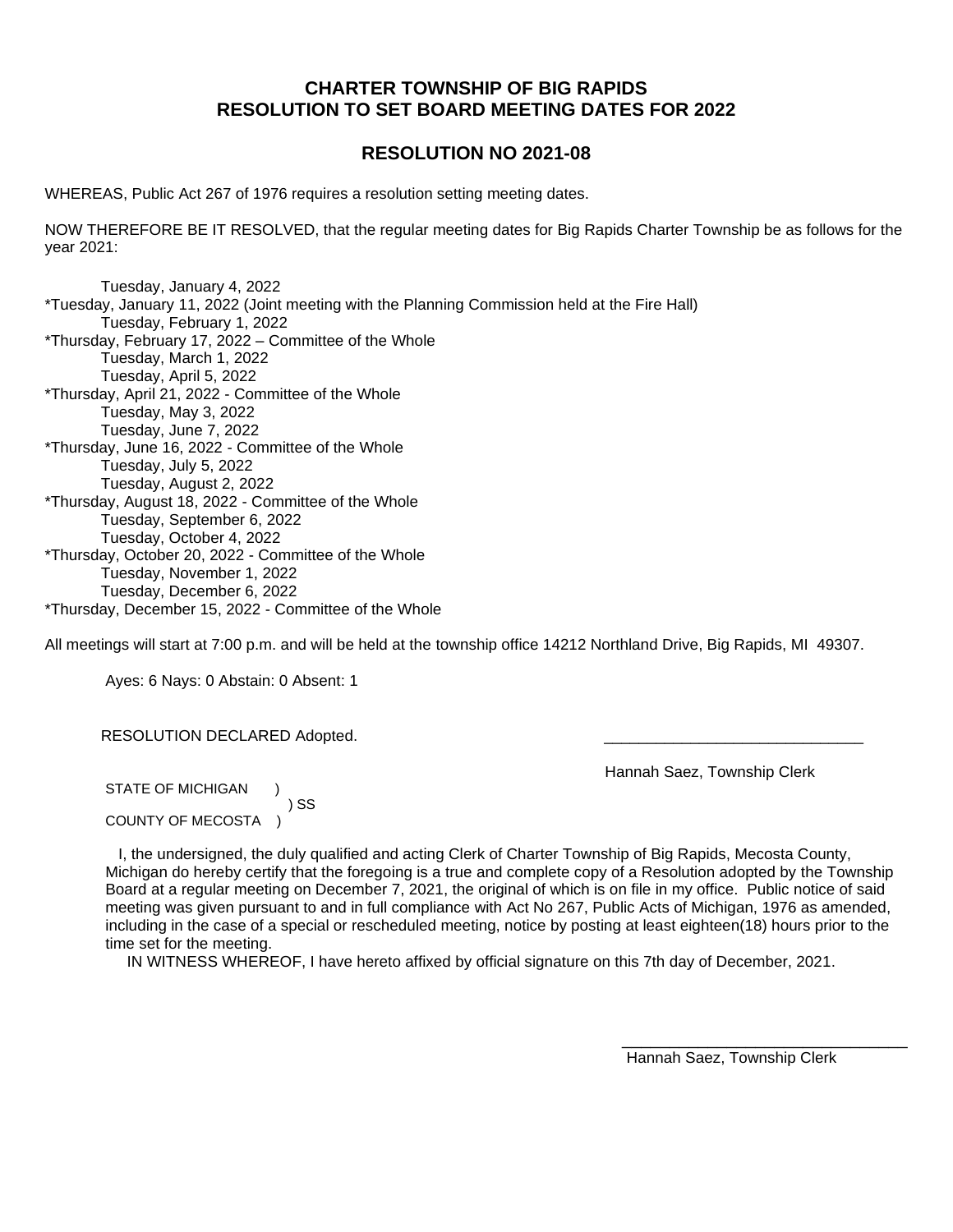# **CHARTER TOWNSHIP OF BIG RAPIDS RESOLUTION TO NAME BANK DEPOSITORIES FOR 2022**

# **RESOLUTION NO 2021-09**

WHEREAS, the Board of Big Rapids Charter Township, Mecosta County, in exercising its fiduciary responsibilities desires to safeguard the funds of the Township that may be invested from time to time, and,

WHEREAS, Public Act 77 of 1989, MCL 41.77, requires that the Township Board designate the banks or depositories for the money belonging to the Township, in accordance with the Townships Comprehensive Version of Township Investment and Depository Designation Policy.

THEREFORE BE IT RESOLVED that the Board approves the following financial institutions as depositories of township funds: Isabella Bank, Huntington Bank, Lake Osceola Bank, Fifth Third Bank, Horizon and Independent Bank.

BE IT FURTHER RESOLVED, That the Township will comply with all applicable statutes related to public fund investments. Any provisions of this resolution in conflict with applicable statutes is void.

Ayes: 6 Nays: 0 Absent: 1

RESOLUTION DECLARED Adopted.

Hannah Saez, Township Clerk

STATE OF MICHIGAN )

) SS

COUNTY OF MECOSTA

 I, the undersigned, the duly qualified and acting Clerk of Charter Township of Big Rapids, Mecosta County, Michigan do hereby certify that the foregoing is a true and complete copy of a Resolution adopted by the Township Board at a regular meeting on December 7, 2021, the original of which is on file in my office. Public notice of said meeting was given pursuant to and in full compliance with Act No 267, Public Acts of Michigan, 1976 as amended, including in the case of a special or rescheduled meeting, notice by posting at least eighteen (18) hours prior to the time set for the meeting.

 $\frac{1}{\sqrt{2}}$  , and the set of the set of the set of the set of the set of the set of the set of the set of the set of the set of the set of the set of the set of the set of the set of the set of the set of the set of the

IN WITNESS WHEREOF, I have hereto affixed by official signature on this 7th day of December, 2021.

\_\_\_\_\_\_\_\_\_\_\_\_\_\_\_\_\_\_\_\_\_\_\_\_\_\_\_\_\_\_ Hannah Saez, Clerk Charter Township of Big Rapids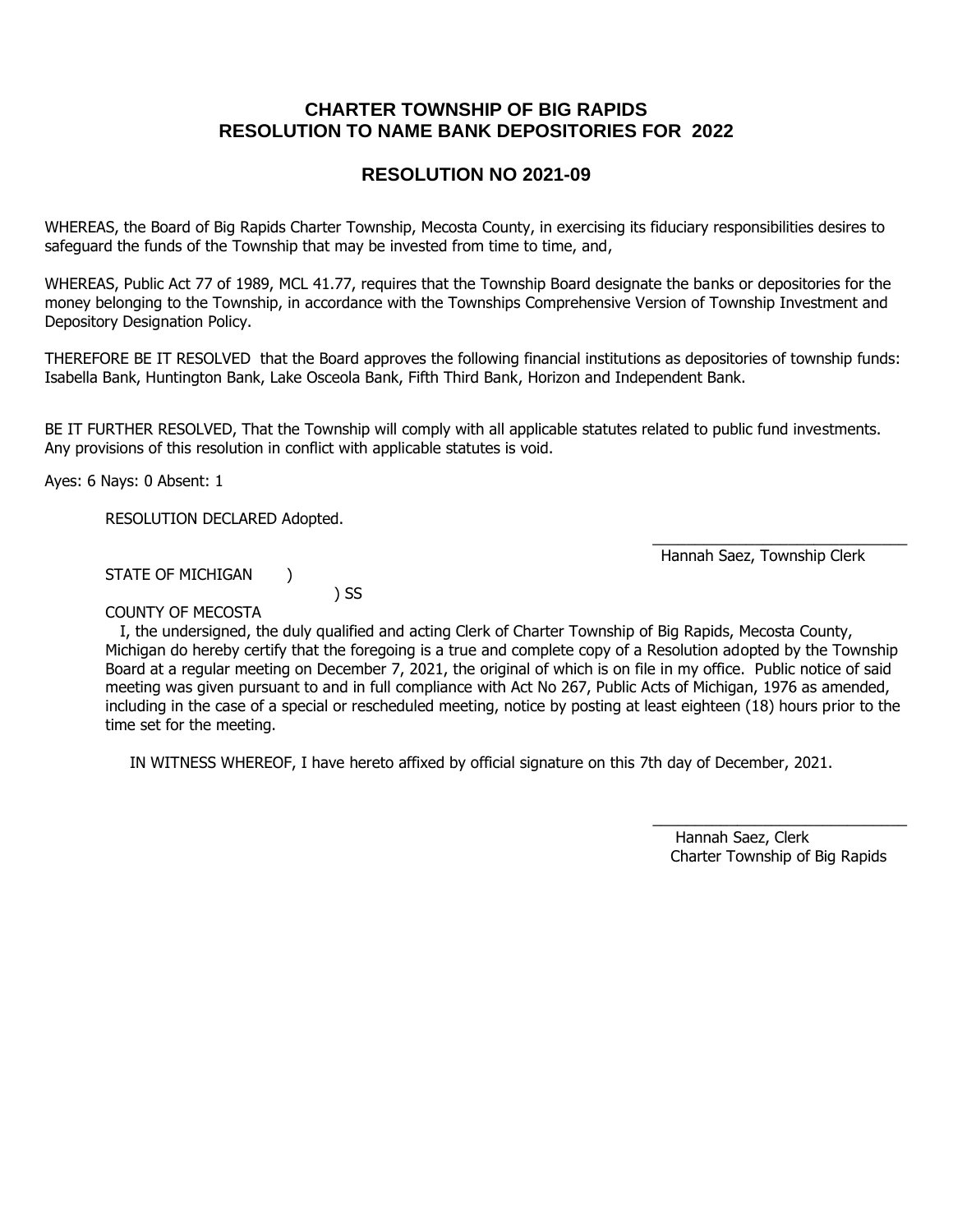## **BIG RAPIDS TOWNSHIP RESOLUTION NUMBER 2021-10 RESOLUTION TO APPROVE WAGES FOR 2022**

**WHEREAS,** the proposed 2022 Wages by and between Charter Township of Big Rapids (the "Township") have been submitted to the Township Board; and

# **NOW, THEREFORE, IT IS HEREBY RESOLVED THAT:**

1. The 2022 Wages

2. The Township Supervisor and Clerk are hereby authorized and directed to execute the 2022 Wages and to deliver the same on behalf of the Township with such immaterial additions and deletions to the 2022 Wages.

3. All resolutions or parts of resolutions in conflict herewith shall be in the same are hereby rescinded.

|                               | Supervisor                                                                                   | \$39,200.00                                                 |
|-------------------------------|----------------------------------------------------------------------------------------------|-------------------------------------------------------------|
|                               | Clerk                                                                                        | \$39,200.00                                                 |
|                               | Treasurer                                                                                    | \$39,200.00                                                 |
| <b>Trustees</b><br>\$1,750.00 |                                                                                              |                                                             |
|                               | Deputy Clerk<br>Deputy Treasurer<br>Deputy Supervisor                                        | \$16.00 per hour<br>\$16.00 per hour<br>\$16.00 per hour    |
|                               | Planning Commission/ZBA/BBA<br>Board of Review Chairperson<br><b>Board of Review Members</b> | \$50.00 per meeting<br>\$16.00 per hour<br>\$15.00 per hour |
|                               | <b>Election Chairperson</b><br><b>Election Workers</b>                                       | \$16.00 per hour<br>\$15.00 per hour                        |
|                               | <b>Tim Kleinheksel</b>                                                                       | \$18.75 per hour                                            |
|                               | Marc Veldman                                                                                 | \$19.50 per hour                                            |
|                               | Parks opening/closing                                                                        | \$3,000.00 per season                                       |
|                               | Fire Department<br>Chief                                                                     | \$12,500.00                                                 |
|                               | <b>Assistant Chief</b>                                                                       | \$10,300.00                                                 |
|                               | <b>Fire Fighters</b>                                                                         | Point system                                                |
|                               | <b>Building Inspector</b>                                                                    | \$22.00 per hour                                            |